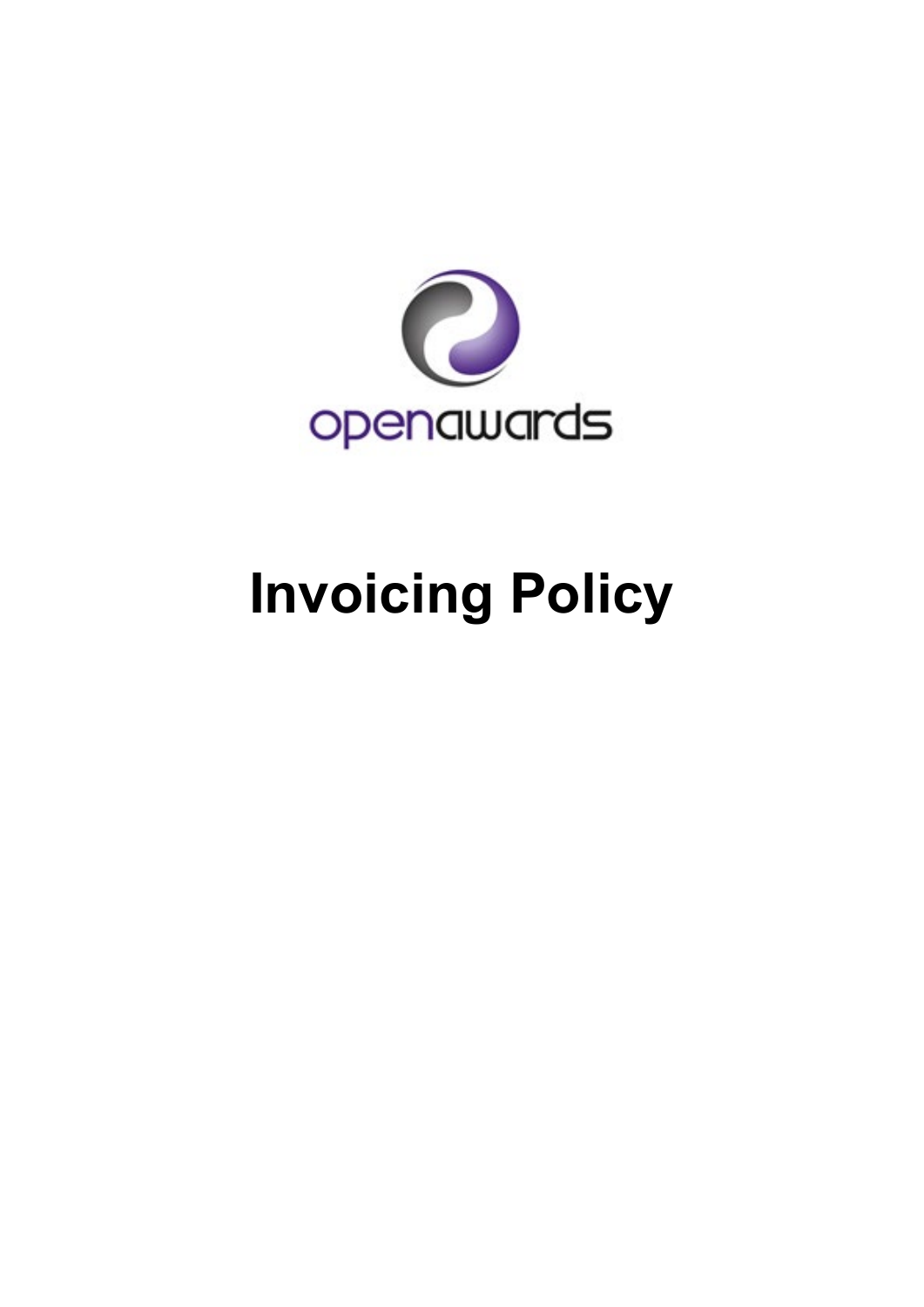# **CONTENTS**

# **[1. Purpose](#page-2-0)**

- **[2. Pricing Information](#page-2-1)**
- **[3. Invoices](#page-2-2)**
- **[4. Issue of Invoices](#page-2-3)**
- **[5. Training & Standardisation Events](#page-5-0)**
- **[6. Apprenticeship End-point Assessment](#page-5-1)**
- **[7. Purchase Orders](#page-5-2)**
- **[8. Payment Terms](#page-5-3)**
- **[9. Payment details](#page-5-4)**
- **[10. Disputes](#page-5-5)**
- **[11. Credit Control and Late Payments](#page-5-6)**
- **[12. Retention of Invoices and Data Protection](#page-6-0)**
- **[13. Regulatory Requirements](#page-6-1)**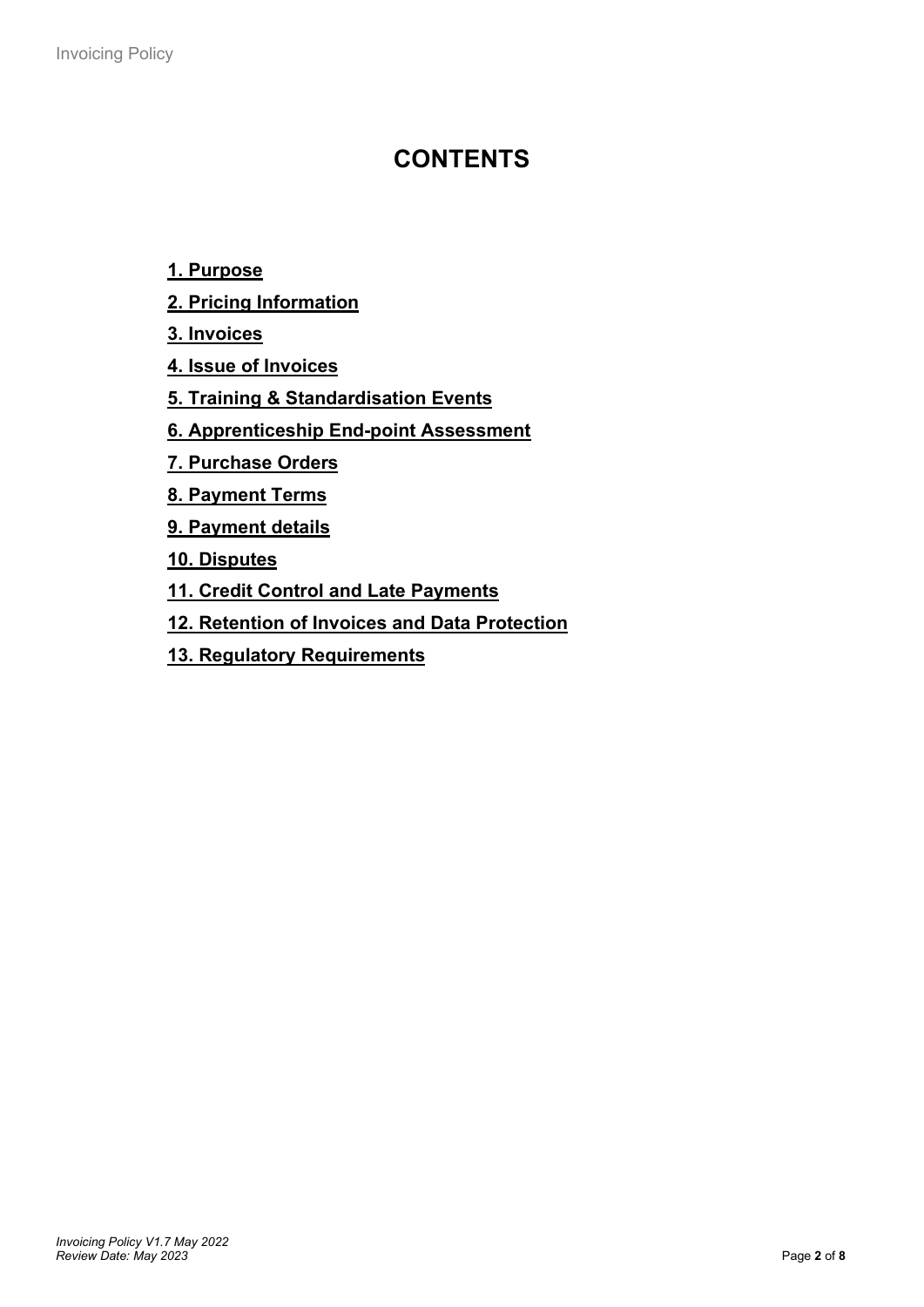# <span id="page-2-0"></span>**1. Purpose**

This document sets out our policy for invoicing for services offered by Open Awards as an Awarding Organisation including those regulated by Ofqual, Qualification Wales, as an Access Validating Agency licensed by QAA and for End-point assessment (EPA). Please also refer to our EPA Pricing Policy for additional information relating to apprenticeship End-point assessments.

# <span id="page-2-1"></span>**2. Pricing Information**

Charges are published annually for the operating year 1<sup>st</sup> August to 31<sup>st</sup> July. Our pricing information is available on our website [www.openawards.org.uk](http://www.openawards.org.uk/) as noted on our invoice templates. Open Awards aims to give sufficient notice of changes to fees by publishing them by 1<sup>st</sup> May each year.

# <span id="page-2-2"></span>**3. Invoices**

Open Awards will create a customer account for every recognised provider. All invoices will be emailed to the finance contact email address specified on the Centre Recognition Application Form, or an alternative which has been confirmed in writing. All invoices will contain the following information:

- Open Awards company name and address
- Customer name and address
- Contact details
- Invoice date
- Invoice number
- Purchase Order number (if provided)
- Customer account number
- Description of charges with a more detailed report attached where necessary
- Invoice amount
- Payment terms
- Bank details for payment
- Company number
- Charity number
- Website address for pricing information

#### <span id="page-2-3"></span>**4. Issue of Invoices**

Open Awards will invoice promptly for all services, as set out below.

#### **4.1 New Centre Recognition**

New providers will be invoiced a centre recognition fee, following a meeting/remote consultation with their Business Development Manager, normally within one week of submission of their completed application form.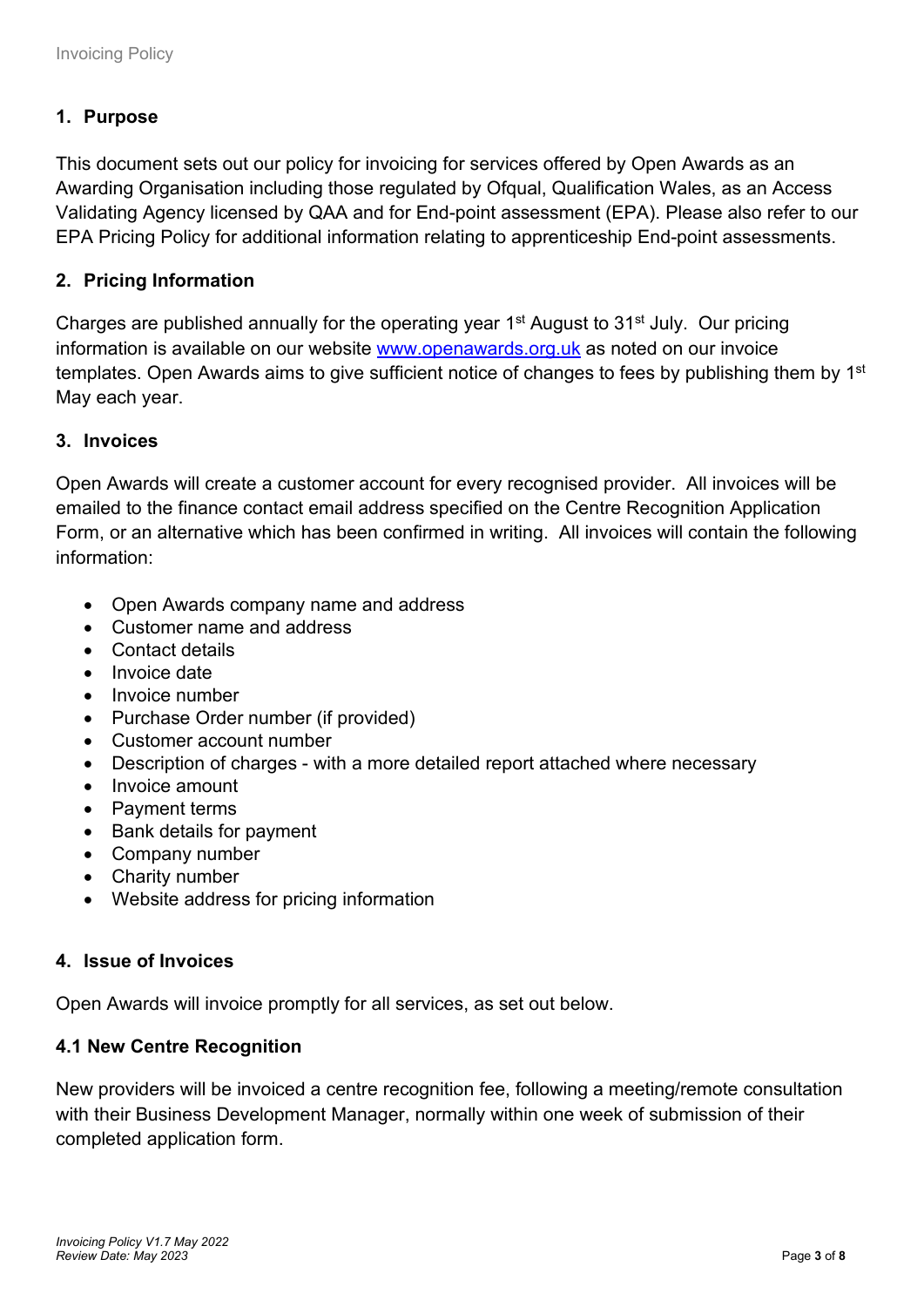# **4.2 Annual Recognition Fee**

Recognised providers will be invoiced in August for the period 1<sup>st</sup> August to 31<sup>st</sup> July, in line with published charges. New providers will be invoiced a pro-rata fee in the first year, from the date of recognition to 31<sup>st</sup> July. The number of learner registrations in the previous academic year determines the annual fee band. An annual fee is not chargeable to providers approved for Badge of Excellence only.

# **4.3 Quality Assurance Charges**

Where additional chargeable quality support activities are required the quality assurance contact at the provider will be notified of the charge and the provider invoiced within one month of the activity occurring. Please refer to the Pricing Information leaflet for the associated charge.

# **4.4 Qualification Development & Consultancy**

Prices for developing a qualification or other consultancy requirements are published in our pricing information leaflet but will be agreed in writing (email) prior to invoicing.

# **4.5 Unit Development and Review**

An invoice will be issued within one month of receipt of the completed unit approval form or following an amendment to a unit. A full review of units takes place five years from initial approval. Centres will be informed and asked to confirm prior to invoicing. If an early review is requested within the five year window, this will be chargeable on application.

# **4.6 Learner Registration Fees – Qualifications & Quality Endorsed Courses**

Learner registration fees will be invoiced monthly based on learners submitted through the Open Awards secure portal onto our database during the calendar month. Open Awards will issue the invoice the month following registration.

A summary report will be attached with the invoice, providing detail of each course or qualification, number of learners registered, cost per learner, and overall charge.

The learner registration fee incorporates the cost of certification. No additional charges for a course will apply unless published timescales for registering or awarding are not adhered to, amendments are required, or additional credits are achieved. Registrations are chargeable once uploaded by the provider to the secure portal. It is therefore important to ensure all information is accurate as amendments or removal of duplicates will incur an administration charge. Refunds are not given for withdrawn learners i.e. learners not completing the course.

#### **4.7 Remote Invigilation**

Where Open Awards is requested to carry out remote invigilation of Functional Skills online assessments an invoice will be raised the month following the scheduled assessment date.

# **4.8 Functional Skills Re-sits and Paper-based Supplement**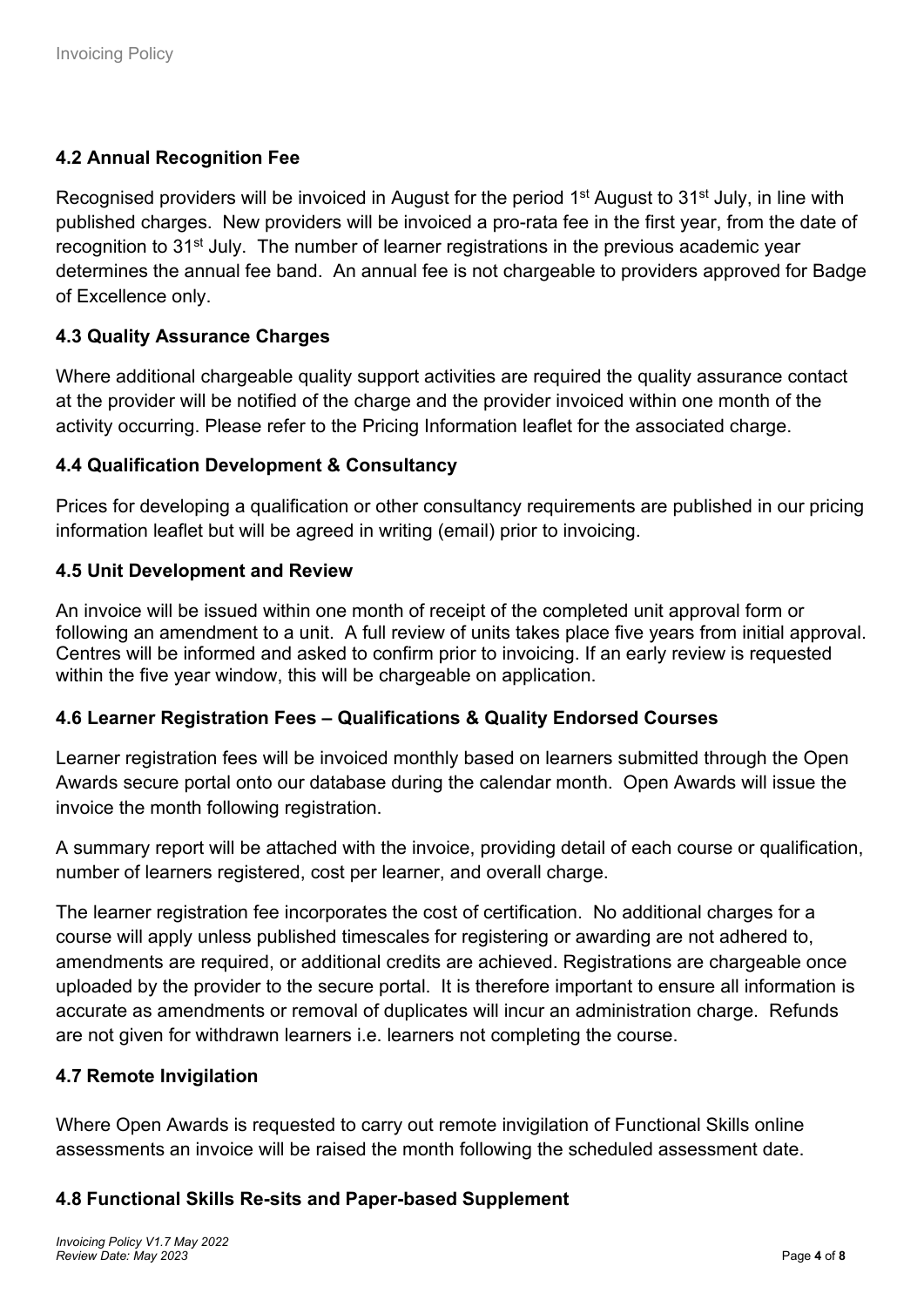Learners scheduled in the Xams assessment platform for a re-sit or a paper-based assessment will be invoiced the month following the assessment date.

# **4.9 Excess Credits Awarded**

Additional credits awarded above the qualification credit value or the intended credit value of the course will be chargeable the month following awards entered on Open Awards database.

# **4.10 Learner Registration Fees - Access to Higher Education**

Learners must be registered on Access to HE Diplomas within six weeks of their start date on the course or before a formal UCAS application is made.

# **4.11 Late Registration Fees**

Late charges are in force to encourage prompt and timely registration and certification in order to safeguard the interest of the learner.

A late registration fee will be issued at the same time as the learner registration fee, if registered outside of published timescales. A summary report will be attached to the invoice with the appropriate course details and breakdown of charges incurred.

# **4.12 Late Submission of Results**

Learners will automatically be marked withdrawn and the course run closed if results have not been submitted within three months of the course end date. Learners may be re-instated following quality assurance approval upon which a £25 administration charge per learner will apply.

# **4.13 Badge of Excellence Provision**

New providers approved to offer Badge of Excellence only provision will be invoiced for recognition following a meeting/remote consultation with their Business Development Manager, normally within one week of submission of their completed application form. The two-year programme approval fee is chargeable on initial application and every two years on review. A certification fee is chargeable the month following registration of learners to the programme.

# **4.14 Replacement Certificate Fee**

Replacement certificates are issued on a valid request from the provider by completing the appropriate form, available from Open Awards secure portal. An invoice will be issued within one month of the replacement certificate(s) being issued. The invoice will list the learner name and the name of the person requesting the re-issue.

Learners requesting certificates directly will be asked for payment in advance of issuing the replacement.

# **4.15 Administration Charge**

Changes to course runs or award of credit after submission may incur an administration fee. These will be invoiced following the amendment or added to the appropriate registration invoice.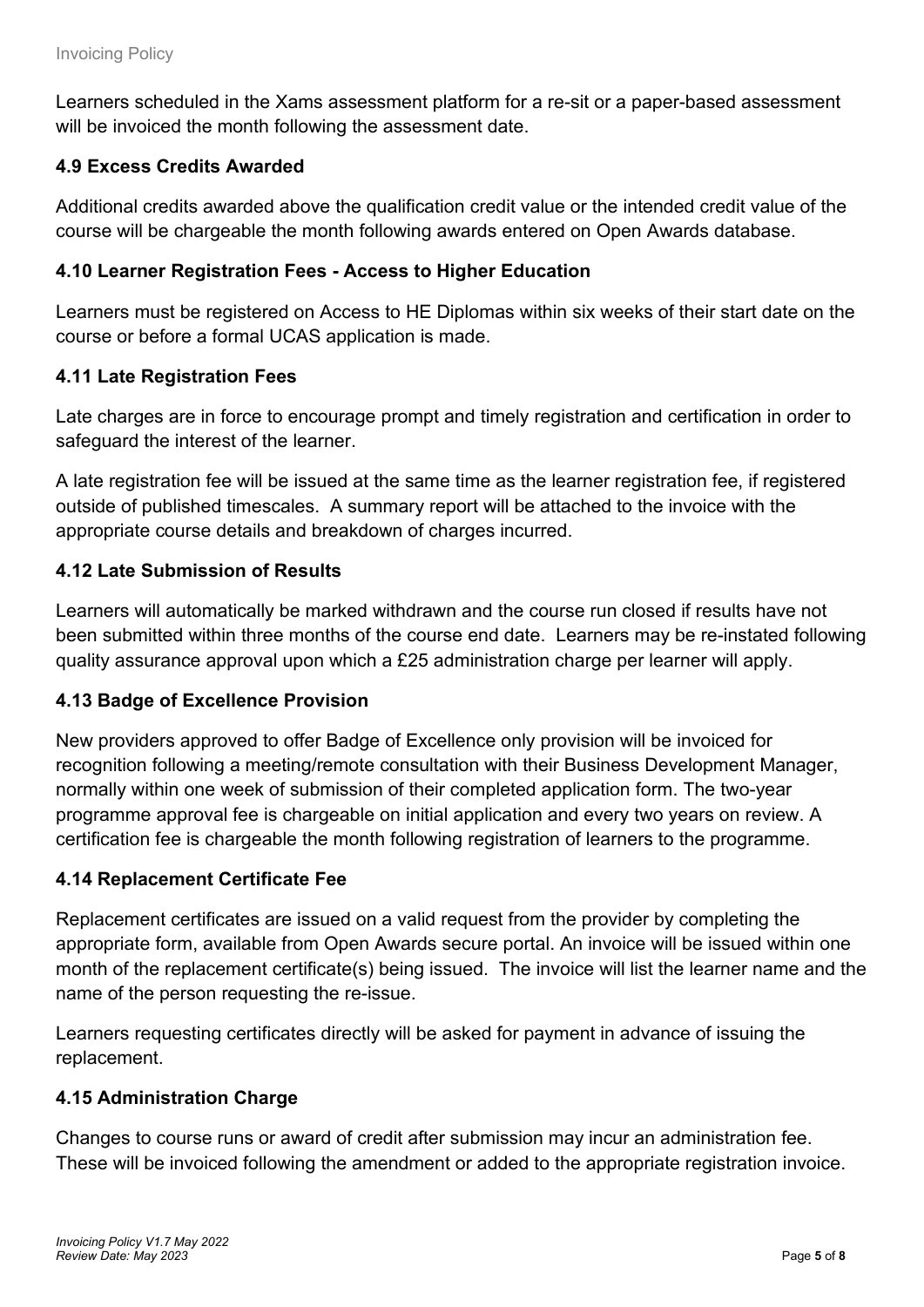# **4.16 Enquiries and Appeals**

Please refer to the appropriate policy for full details of the process. Charges for enquiries and appeals are outlined in our pricing document. An invoice will be raised on submission and review of the initial application. If the enquiry or appeal is upheld the provider will be issued a credit note or refunded.

# <span id="page-5-0"></span>**5. Training & Standardisation Events**

Recognised providers are entitled to unlimited attendance at online quality and compliance training activities as part of their annual fee. Bespoke training can be arranged with a provider and priced on request. Various online courses and associated prices are available directly through our website.

# <span id="page-5-1"></span>**6. Apprenticeship End-point Assessment (EPA)**

5% of the total EPA fee is charged when an apprentice is registered with the further 95% charged at Gateway. Please refer to the EPA Pricing Policy for further information. Prices for each apprenticeship standard are included in the Pricing Information leaflet and on the website.

# <span id="page-5-2"></span>**7. Purchase Orders**

Purchase order numbers will be quoted on invoices where provided. If a provider requires an order number to be quoted on their invoice it should be entered when registering learners in the appropriate field so that it will generate automatically within the invoice summary report. Purchase orders for services other than learner registrations must be emailed to [finance@openawards.org.uk](mailto:finance@openawards.org.uk)

#### <span id="page-5-3"></span>**8. Payment Terms**

All invoices are payable within 30 days of the invoice date. All payments will be allocated promptly to the centres account and before statements are issued.

#### <span id="page-5-4"></span>**9. Payment details**

All payment details are contained within the invoice template. Open Awards preferred payment method is Bacs or online bank transfer. Payment by debit/credit card and cheque are also accepted.

#### <span id="page-5-5"></span>**10.Disputes**

Queries relating to invoices should be raised with Open Awards Finance Department within 20 working days of receipt of invoice. Email: [finance@openawards.org.uk](mailto:finance@openawards.org.uk)

# <span id="page-5-6"></span>**11. Credit Control and Late Payments**

Open Awards will issue monthly statements to providers and follow additional procedures to chase up any outstanding monies. Copy invoices can be emailed on request.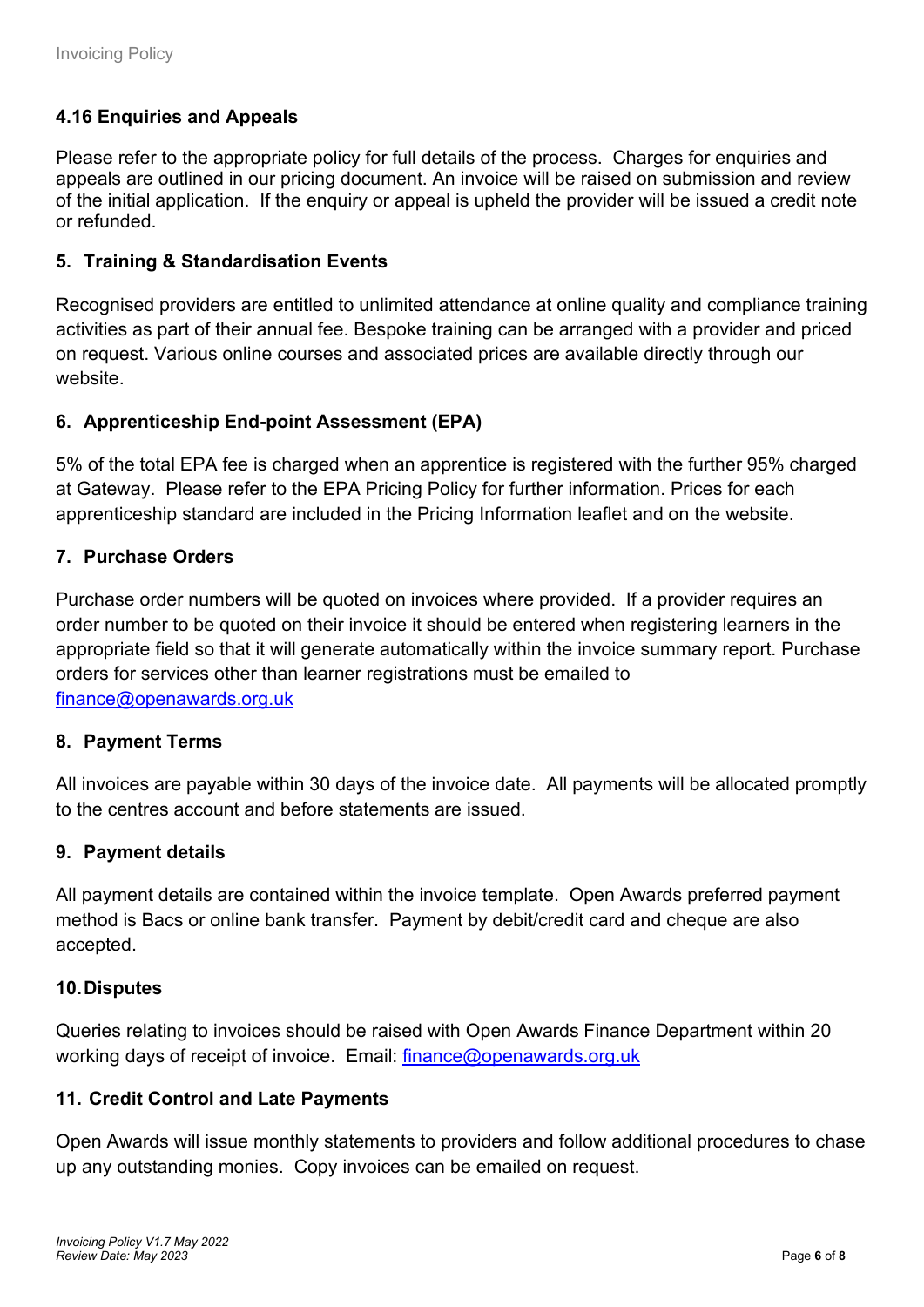#### Invoicing Policy

It is both Open Awards and the provider's responsibility to safeguard the interests of their learners, as laid out in the terms and conditions of the Provider Agreement document. Open Awards reserve the right to put services on hold, such as preventing further registrations or ultimately cease working with any provider who fails to meet the payment terms, or is deemed a risk to the business, in accordance with our Sanctions Policy.

# <span id="page-6-0"></span>**12. Retention of Invoices and Data Protection**

Open Awards will retain invoices and supporting documentation for six years from the end of the financial period. Open Awards will comply with requirements of Data Protection legislation in relation to all personal or sensitive data. The data collected from customers will only be used for the purpose for which it has been collected and will not be disclosed to any unauthorised person or body. Personal data will be processed in accordance with Open Awards registration under the Data Protection Act. Open Awards will not disclose information if to do so would breach a duty of confidentiality or any other legal duty.

# <span id="page-6-1"></span>**13.Regulatory Requirements**

This Invoicing Policy is designed to fulfil the requirements of our regulators. In particular:

# **Ofqual General Conditions of Recognition:**

- F1 Information on fees and features of a qualification
- F3 Invoicing

| <b>Version</b> | <b>Date</b> | Change(s) made                                                                                                        | Section(s)     | <b>Publication</b><br>source(s) |
|----------------|-------------|-----------------------------------------------------------------------------------------------------------------------|----------------|---------------------------------|
| V1.7           | May 2022    | Annual review -<br><b>Qualification Wales</b><br>referenced.<br>Centre agreement<br>changed to Provider<br>Agreement. | All<br>1<br>11 | Website,<br>Portal.             |
| V1.6           | April 2021  | Reference to centres<br>changed to providers.                                                                         | 6              |                                 |
|                |             | Reference to separate<br><b>EPA Pricing Policy</b>                                                                    | 4.3            |                                 |
|                |             | Additional<br>Development charges<br>removed and Quality<br><b>Assurance Support</b><br>amended.                      | 4.12           |                                 |
|                |             | Late or non-return of<br>RAC removed and<br>replaced with Late<br>Submission of Results.                              | 4.7            |                                 |
|                |             | Remote Invigilation<br>added.                                                                                         | 4.8            |                                 |
|                |             | <b>Functional Skills Re-</b><br>sits and Paper-based<br>Supplement added.                                             |                |                                 |